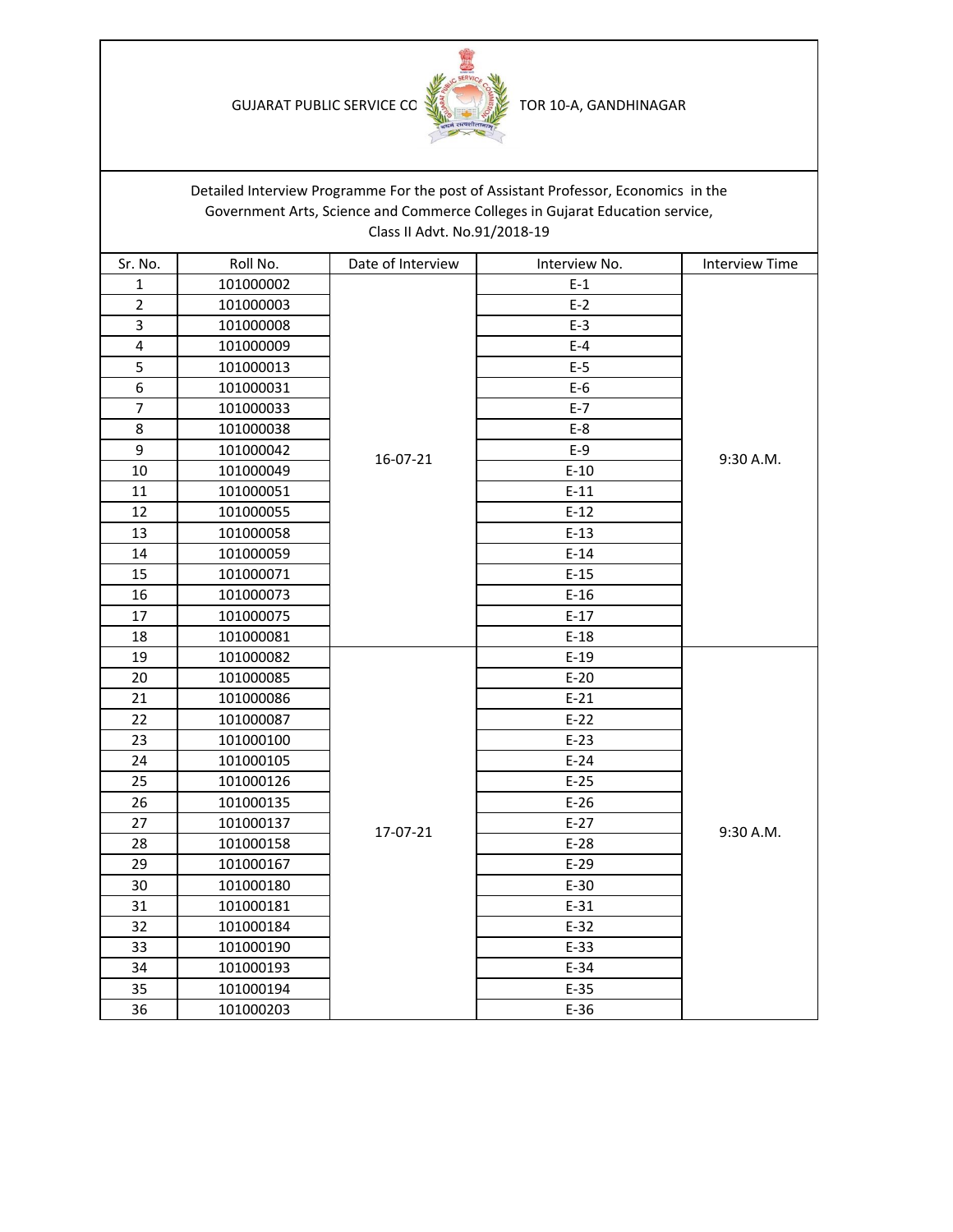| 37 | 101000210 |          | $E-37$ |             |
|----|-----------|----------|--------|-------------|
| 38 | 101000222 |          | $E-38$ |             |
| 39 | 101000225 |          | $E-39$ |             |
| 40 | 101000228 |          | $E-40$ |             |
| 41 | 101000243 |          | $E-41$ |             |
| 42 | 101000258 |          | $E-42$ | 9:30 A.M.   |
| 43 | 101000260 |          | $E-43$ |             |
| 44 | 101000272 |          | $E-44$ |             |
| 45 | 101000274 |          | $E-45$ |             |
| 46 | 101000276 | 19-07-21 | $E-46$ |             |
| 47 | 101000278 |          | $E-47$ |             |
| 48 | 101000297 |          | $E-48$ |             |
| 49 | 101000301 |          | $E-49$ |             |
| 50 | 101000305 |          | $E-50$ |             |
| 51 | 101000313 |          | $E-51$ |             |
| 52 | 101000318 |          | $E-52$ |             |
| 53 | 101000325 |          | $E-53$ |             |
| 54 | 101000326 |          | $E-54$ |             |
| 55 | 101000332 |          | $E-55$ |             |
| 56 | 101000334 |          | $E-56$ |             |
| 57 | 101000337 |          | $E-57$ |             |
| 58 | 101000350 |          | $E-58$ |             |
| 59 | 101000359 |          | $E-59$ |             |
| 60 | 101000360 |          | $E-60$ |             |
| 61 | 101000361 |          | $E-61$ |             |
| 62 | 101000365 | 20-07-21 | $E-62$ |             |
| 63 | 101000367 |          | $E-63$ | $9:30$ A.M. |
| 64 | 101000378 |          | $E-64$ |             |
| 65 | 101000381 |          | $E-65$ |             |
| 66 | 101000390 |          | $E-66$ |             |
| 67 | 101000394 |          | $E-67$ |             |
| 68 | 101000395 |          | $E-68$ |             |
| 69 | 101000397 |          | $E-69$ |             |
| 70 | 101000406 |          | $E-70$ |             |
| 71 | 101000415 |          | $E-71$ |             |
| 72 | 101000417 |          | $E-72$ |             |
|    |           |          |        |             |